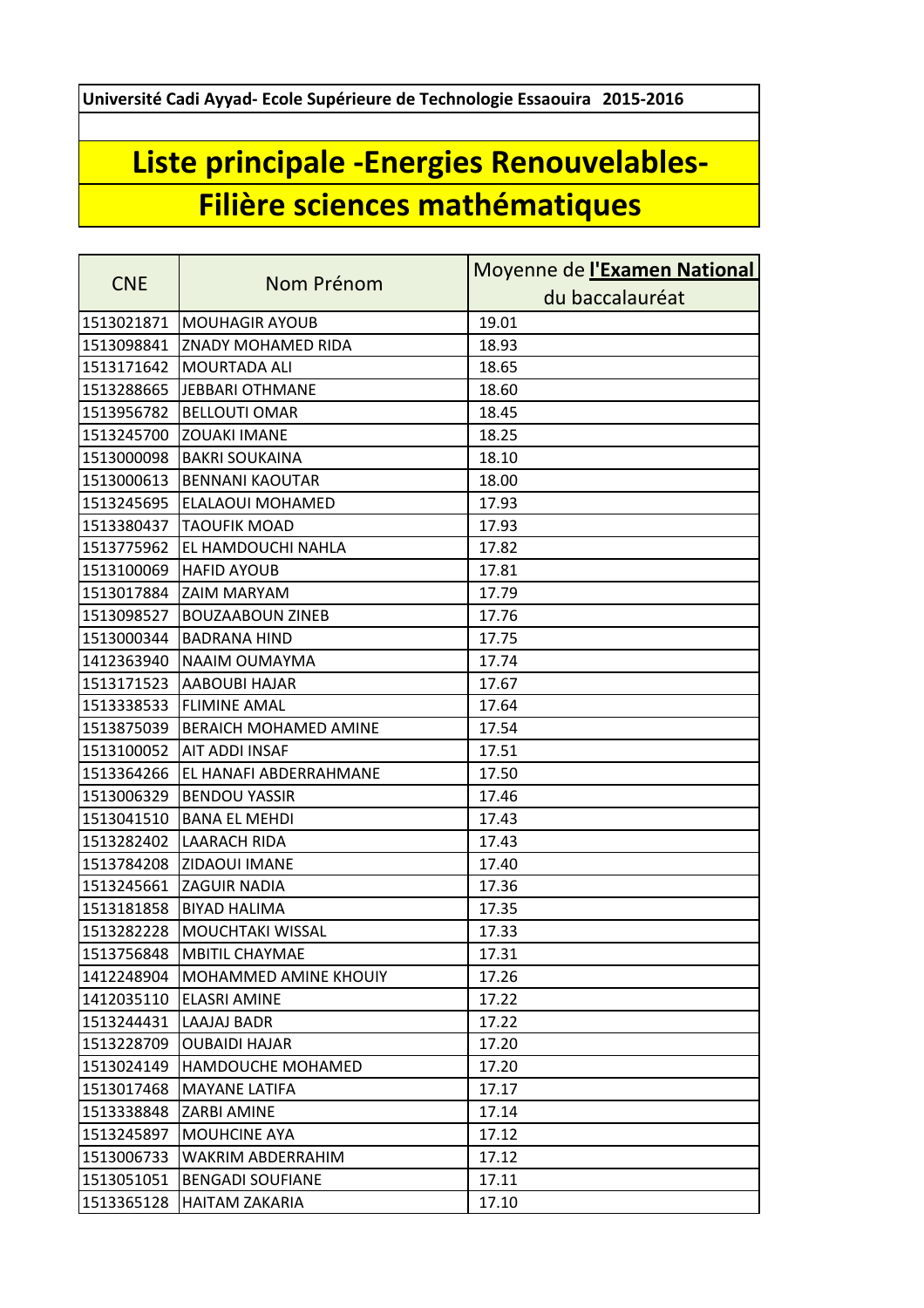|            | 1513160407 JAHID IMANE          | 17.07 |
|------------|---------------------------------|-------|
|            | 1513024791 CHAKIR SAFAE         | 17.02 |
| 1513098206 | <b>EL MED MOUAD</b>             | 16.95 |
| 1513098892 | <b>GHALBANE SARA</b>            | 16.91 |
| 1513271019 | HILAL HAMZA                     | 16.91 |
| 1513533334 | AMALI MOHAMED AMINE             | 16.89 |
| 1513196702 | <b>MOUDDEN SANAA</b>            | 16.88 |
| 1513282245 | <b>GOURRAM MANAL</b>            | 16.87 |
| 1513014931 | <b>INDMESKINE FATIMA EZAHRA</b> | 16.85 |
| 1513520799 | EL HAJJAM AHMED                 | 16.84 |
| 1513775964 | BELKHADRA OUMAYMA               | 16.82 |
| 1513019096 | FARHAT KHAOULA                  | 16.79 |
| 1513338252 | JAMALEDDINE KHAOULA             | 16.78 |
| 1513033188 | LAKHAL OUMAIMA                  | 16.76 |
| 1513073004 | FETTAH FATIMA EZZAHRA           | 16.76 |
| 1513241556 | <b>SOUDRI MOHAMMED AMINE</b>    | 16.75 |
| 1513365962 | EDDARAKI KAWTAR                 | 16.73 |
| 1513703817 | <b>MARSOU RANYA</b>             | 16.70 |
| 1513001422 | <b>TAKOUCHTE DOHA</b>           | 16.67 |
| 1513066286 | <b>BIKHALA FADWA</b>            | 16.67 |
| 1513112405 | FATHI ABDELMOUGHIT              | 16.67 |
| 1513169683 | CHAKOUA OUSAMA                  | 16.67 |
| 1513068200 | ELHARTI MOHAMMED AYOUB          | 16.65 |
| 1513900146 | <b>MOUJAHID BRAHIM</b>          | 16.65 |
| 1513245658 | ZEROUAL FATIMA EZZAHRAA         | 16.65 |
| 1513552270 | <b>KHATOUCH AMINE</b>           | 16.65 |
| 1513154212 | <b>ZARIDOU NADA</b>             | 16.64 |
| 1513281730 | EL BADRAOUI MARWAN              | 16.63 |
| 1513009022 | ELHAMDI HASSAN                  | 16.59 |
| 1513335875 | MOUSTAGHFIR OUTHMAN             | 16.57 |
| 1513056122 | ABOUJID SALMA                   | 16.55 |
| 1513871916 | <b>BELHORMA IMANE</b>           | 16.53 |
| 1412076877 | <b>AYOUB EL QORCHY</b>          | 16.52 |
| 1513946198 | ABDERRAHMANI GHORFI SANAE       | 16.52 |
| 1513776028 | SABRI ALAOUI SOUKAINA           | 16.50 |
| 1513947367 | <b>KEROUAD CHAYMAE</b>          | 16.50 |
| 1513080035 | EL HOUSSAINI ISMAIL             | 16.47 |
| 1513379162 | <b>SAKANI CHAIMAA</b>           | 16.46 |
| 1412050044 | <b>ZETRAOUI SAHAR</b>           | 16.42 |
| 1513008522 | <b>AIT SI YOUSSEF</b>           | 16.42 |
| 1513098230 | <b>BELAFQUIH MOHAMED HICHAM</b> | 16.42 |
| 1513777362 | <b>NCIR KHAOULA</b>             | 16.42 |
| 1513000159 | <b>AFQUIR KHALID</b>            | 16.40 |
| 1513024052 | SAFADI SOKAYNA                  | 16.40 |
| 1513954446 | <b>SIKOUKY MERYEM</b>           | 16.35 |
| 1513376778 | KHADLY ZAHRA                    | 16.34 |
| 1513066104 | <b>MAZOUNI SAAD</b>             | 16.33 |
| 1513803839 | EL HAJJOUJI MOHAMED REDA        | 16.33 |
| 1513026678 | <b>SFART IMANE</b>              | 16.32 |
| 1513355784 | MAJDOULINA MAKBAL               | 16.30 |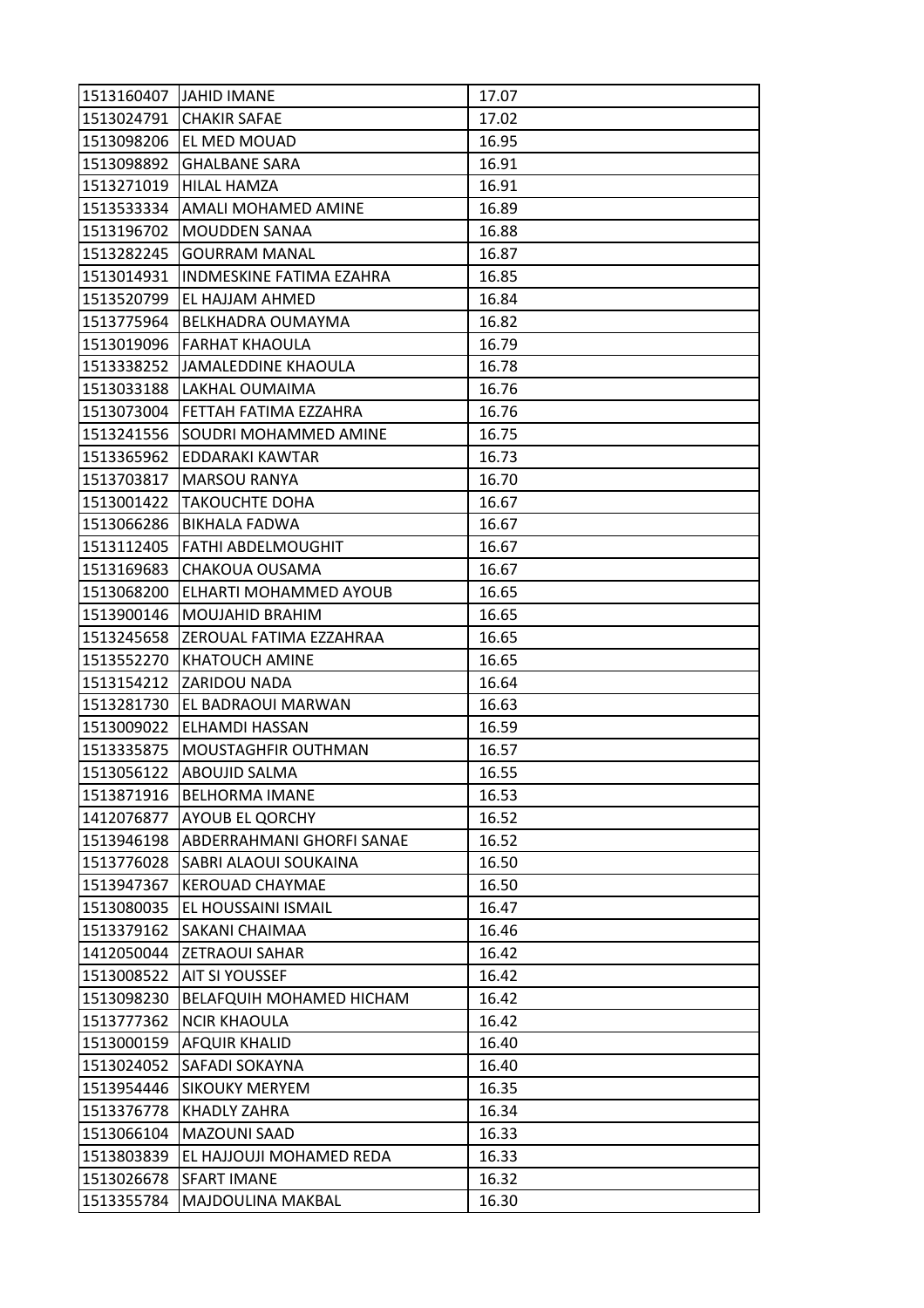| 1513036777 | <b>BELLA AMINE</b>                | 16.29 |
|------------|-----------------------------------|-------|
| 1513101316 | <b>BELMEZOUAR MANAL</b>           | 16.29 |
| 1513089152 | <b>ELMAJDOUBI HASSNA</b>          | 16.29 |
| 1513033176 | <b>BALLAGH YASSINE</b>            | 16.28 |
| 1513245863 | LEMGENDEZ WAFAE                   | 16.24 |
| 1412089237 | SOUFIANE ELKHALFI                 | 16.23 |
|            | 1513008475 EL BOUBAKRI ABDELHAKIM | 16.23 |
| 1513114321 | <b>AMIR JAMAL</b>                 | 16.21 |
| 1513158941 | AIT JAAD ASMA                     | 16.21 |
| 1513419222 | MAHFOUD CHAYMAA                   | 16.21 |
| 1513549730 | HAMDINI MOHAMMED                  | 16.16 |
| 1513098732 | <b>NAJIM ACHRAF</b>               | 16.16 |
| 1513156001 | KOUBACHI ANASS                    | 16.16 |
| 1513003819 | <b>OULMOUDEN HAMZA</b>            | 16.14 |
| 1513109793 | <b>AIT RRAMI HANAE</b>            | 16.14 |
| 1513537851 | <b>OUAHIRIM</b>                   | 16.13 |
| 1513005912 | <b>MAJJI ANASS</b>                | 16.11 |
| 1513283077 | EL MOUNDIR ILYASSE                | 16.09 |
| 1513947292 | EL JABRI CHAYMAE                  | 16.07 |
| 1513157217 | <b>BILAL MOUAD</b>                | 16.03 |
| 1513244435 | <b>DARIHEM BADR EDDINE</b>        | 16.02 |
| 1513032641 | ELWARDI JIHANE                    | 16.01 |
| 1513245693 | <b>ELLAHIA FAISSEL</b>            | 16.01 |
| 1513605543 | KADHI IKRAM                       | 16.01 |
| 1513532225 | IZEGRAOUI HIBA                    | 16.00 |
| 1513228888 | <b>BEKRINE IMANE</b>              | 15.99 |
| 1513244612 | <b>NADIR MOHAMED</b>              | 15.99 |
| 1513549464 | EL FAQIR CHAKIB                   | 15.99 |
| 1512070042 | <b>DERAI AIMRAN</b>               | 15.98 |
| 1513034617 | <b>MAHMOUCH ABDELILAH</b>         | 15.98 |
| 1513290775 | <b>TIHAMY SAWSSEN</b>             | 15.98 |
| 1513244525 | MIRANI CHAYMAA                    | 15.98 |
| 1513956108 | <b>BERNOUSSI SIHAM</b>            | 15.98 |
| 1513352098 | <b>OUARDI AMINE</b>               | 15.97 |
| 1513279048 | <b>MOUKHTARI MARIEM</b>           | 15.96 |
| 1513352053 | <b>TOUFIK YOUNESS</b>             | 15.96 |
| 1513551678 | <b>TOUGHZAOUI YASSINE</b>         | 15.95 |
| 1513077298 | <b>CHERRADI CHAIMA</b>            | 15.93 |
| 1513107872 | <b>ELALAM SOUFIANE</b>            | 15.93 |
| 1511958137 | <b>ISMAILI OTHMANE</b>            | 15.92 |
| 1513107217 | <b>CHENGUIR ASMA</b>              | 15.92 |
| 1513245763 | <b>EL FANNANI HOUCINE</b>         | 15.91 |
| 1513340753 | KASSIMI ALAOUI MEHDI              | 15.90 |
| 1513549523 | <b>HAGGOUCH CHAIMAE</b>           | 15.90 |
| 1513073018 | <b>HAJBANE NADIA</b>              | 15.89 |
| 1513101329 | <b>ABBAY HIBA</b>                 | 15.89 |
| 1513006521 | EL MOUSSAOUI ANAS                 | 15.89 |
| 1513093255 | JARAH AYMANE                      | 15.88 |
| 1513000683 | <b>SALHI ANAS</b>                 | 15.87 |
| 1513074433 | NACIRI BENSAGHIR MOHAMMED         | 15.86 |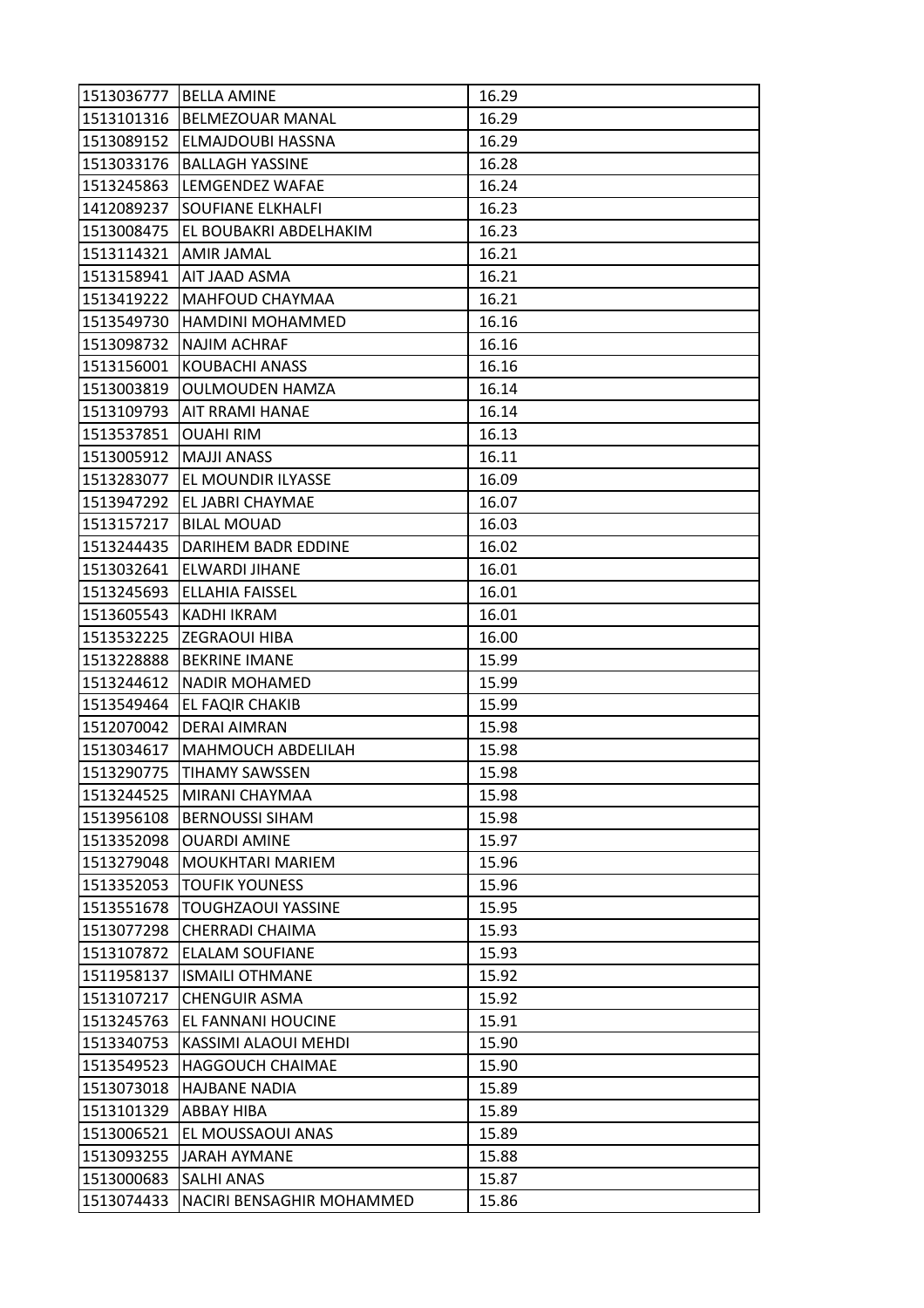| 1513111676 | <b>BAHRI ANASS</b>           | 15.85 |
|------------|------------------------------|-------|
|            | 1513271796   HARITI ABDELLAH | 15.85 |
| 1513055793 | AMGHAR LAMYA                 | 15.84 |
| 1513078471 | <b>FADILI AHLAM</b>          | 15.84 |
| 1513526839 | ERRABBANY ABDERAZZAK         | 15.84 |
| 1513244558 | GHAMMAZ ABDELKADIR           | 15.83 |
| 1513084505 | EL HSSANI SALAHEDDINE        | 15.82 |
| 1513174092 | ELMAHBOUBI FATIMA EZZAHRA    | 15.82 |
| 1513231808 | <b>CHRICHI BRAHIM</b>        | 15.82 |
| 1513154129 | TILLAOUI BADR                | 15.80 |
| 1513244455 | <b>SABER HAMZA</b>           | 15.79 |
| 1513537889 | <b>JKHAR AYOUB</b>           | 15.79 |
| 1513244497 | <b>ALOUACHE SAHAR</b>        | 15.79 |
| 1513900479 | LAAJI SOUKAINA               | 15.79 |
| 1513056118 | <b>MOUTANA RAJAE</b>         | 15.78 |
| 1513366562 | EL KHALFY YASSINE            | 15.78 |
| 1513390086 | <b>GRIHMA HAMZA</b>          | 15.78 |
| 1513100090 | ABDOULLAH OTHMANE            | 15.78 |
| 1513048587 | <b>LBAY CHAIMAE</b>          | 15.77 |
| 1513552295 | <b>BASSOU MAHA</b>           | 15.77 |
| 1513379382 | <b>MOUGAA NOUHAILA</b>       | 15.76 |
| 1513342532 | <b>BOUTZATE ZOUHAIR</b>      | 15.74 |
| 1513027240 | HABCH FATIM EZZAHRAE         | 15.73 |
| 1513245854 | <b>BOUCHRIT CHARAF DINE</b>  | 15.73 |
| 1513337641 | <b>TEBAA DOHA</b>            | 15.72 |
| 1513372872 | LACHHAB SIHAM                | 15.72 |
| 1513245662 | ELADLI HOUDA                 | 15.71 |
| 1513380613 | EL KOUASS SALMA              | 15.70 |
| 1513803803 | EL MESSAOUDI YASSINE         | 15.69 |
| 1513936557 | <b>ZEGWAGH AYOUB</b>         | 15.68 |
| 1513111663 | <b>EDDAHBI HASSAN</b>        | 15.67 |
| 1513196743 | EL BAKOR MARYAM              | 15.67 |
| 1513526492 | <b>ERREGUI HAFSA</b>         | 15.67 |
| 1513171614 | <b>ACHLI SOUMIA</b>          | 15.66 |
| 1513174091 | M SAAD ASMAA                 | 15.66 |
| 1513245656 | JEROUANE CHAIMAA             | 15.65 |
| 1513280060 | JANNATE FATIMA EZZAHRA       | 15.64 |
| 1513284106 | HARRADA NAJOUA               | 15.64 |
| 1513006683 | <b>NASSIK AYOUB</b>          | 15.62 |
| 1513036962 | <b>HARRANDOU YOUNESS</b>     | 15.62 |
| 1513007822 | <b>BOUMENDIL SAFA</b>        | 15.61 |
| 1513196690 | ELHAJJI WALID                | 15.61 |
| 1513228827 | ZIFOUTI FATIMA EZZAHRA       | 15.61 |
| 1513008532 | CHAKIR HAJAR                 | 15.60 |
| 1513369750 | <b>FETTANE KAOUTAR</b>       | 15.60 |
| 1513007817 | <b>OUDADDA SOUMAYA</b>       | 15.59 |
| 1513324186 | <b>ABDENNOUR IMANE</b>       | 15.59 |
| 1513098838 | <b>OUBENIIHYA SANA</b>       | 15.59 |
| 1513226072 | <b>KALMOUNI LOTFI</b>        | 15.58 |
| 1513279899 | TAHANI MOHAMED               | 15.58 |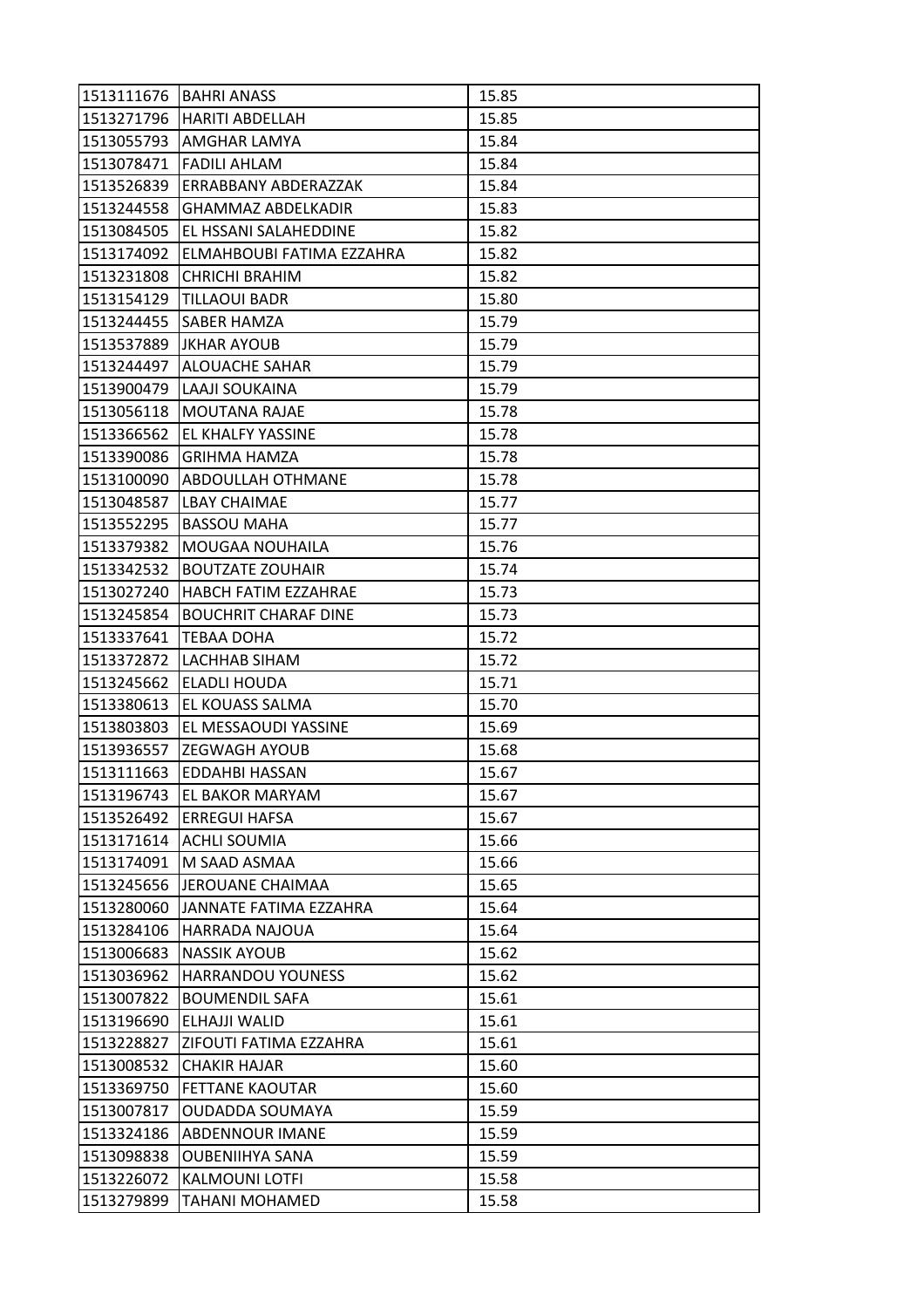| 1513092502 | <b>IBERRI FOUAD</b>          | 15.57 |
|------------|------------------------------|-------|
|            | 1513244490 FOURKANE ZINEB    | 15.55 |
|            | 1513183712 GHARRABOU IKRAM   | 15.55 |
| 1412065254 | SIHAM BELLOULI               | 15.53 |
| 1513171443 | MOUAYANI MANAL               | 15.52 |
| 1513282256 | <b>BERROUG MOHAMED AMINE</b> | 15.52 |
| 1513784221 | EL KACHKACHI THAMI           | 15.51 |
| 1513114019 | ELABYAAD ABDELJALIL          | 15.50 |
| 1512291502 | NOUARI HAMZA                 | 15.48 |
| 1513099363 | <b>EL MAHFOUDI SALMA</b>     | 15.48 |
| 1513012811 | EL JAMAI HASSAN              | 15.47 |
| 1513081564 | <b>TAISSA AMINA</b>          | 15.47 |
| 1513696345 | EL KHAMLICHI BASMA           | 15.47 |
| 1513241873 | <b>OUHAMOU TARIQ</b>         | 15.46 |
| 1513018332 | <b>NAJIM FATIHA</b>          | 15.45 |
|            | 1513098903 ANMILI BTISSAM    | 15.45 |
| 1513025772 | <b>RAJOUL ABDELJALIL</b>     | 15.42 |
| 1513023920 | <b>IGOURRAMEN ILHAME</b>     | 15.42 |
| 1513337446 | <b>ALLA IMANE</b>            | 15.41 |
| 1513241812 | <b>BOUZEKRI HAJAR</b>        | 15.40 |
|            | 1513351848 EL MALIH KHAOULA  | 15.39 |
| 1513375560 | ELAJI SALMA                  | 15.38 |
| 1513231801 | <b>BOUZIANE SALMA</b>        | 15.37 |
| 1513326532 | <b>KAMILI AYOUB</b>          | 15.37 |
| 1513019364 | <b>BA MOHAMED</b>            | 15.36 |
| 1513098835 | JAOUHARI SOUFYANE            | 15.35 |
| 1513226045 | EL GHALI KHADIJA             | 15.35 |
| 1513376914 | <b>BYA HAMZA</b>             | 15.35 |
| 1513380393 | EL MAHI ANAS                 | 15.35 |
| 1513871926 | <b>BOURCHID MARYAM</b>       | 15.35 |
| 1513017737 | SABBARI FAKHAR EDDINE        | 15.35 |
| 1513334204 | <b>ELFARICHI HAMZA</b>       | 15.35 |
|            | 1513003818 ANZID NOUREDDIN   | 15.34 |
| 1513094535 | <b>KIBBA TAOUFIK</b>         | 15.34 |
| 1513149737 | <b>BENAHNIA MARWA</b>        | 15.33 |
| 1513171520 | EL ATBAOUI SIHAM             | 15.33 |
| 1513943572 | ASAHRAOUI JAMAL              | 15.33 |
| 1513160486 | ETTABAI HIND                 | 15.32 |
| 1513945737 | <b>SEKHAF HOUDA</b>          | 15.32 |
| 1412365897 | MOUAYAD SALMA                | 15.32 |
| 1513016334 | SADOQ FATIMA EZZAHRA         | 15.30 |
| 1513365969 | <b>HAMRIYA AMAL</b>          | 15.30 |
| 1513552423 | EL MALKI NAWFAL              | 15.30 |
| 1513020071 | KHATITE HASSAN               | 15.26 |
| 1513365524 | <b>HALALY NOHAYLA</b>        | 15.26 |
| 1513321974 | <b>WANNASSY ZINEB</b>        | 15.26 |
| 1513341636 | <b>DOUWAH GHIZLANE</b>       | 15.26 |
| 1513014338 | <b>SAS MOHAMED AMINE</b>     | 15.24 |
| 1513383346 | <b>FARAJ MAROUANE</b>        | 15.23 |
| 1513004747 | <b>MAAMOUZ YOUNOUSSE</b>     | 15.22 |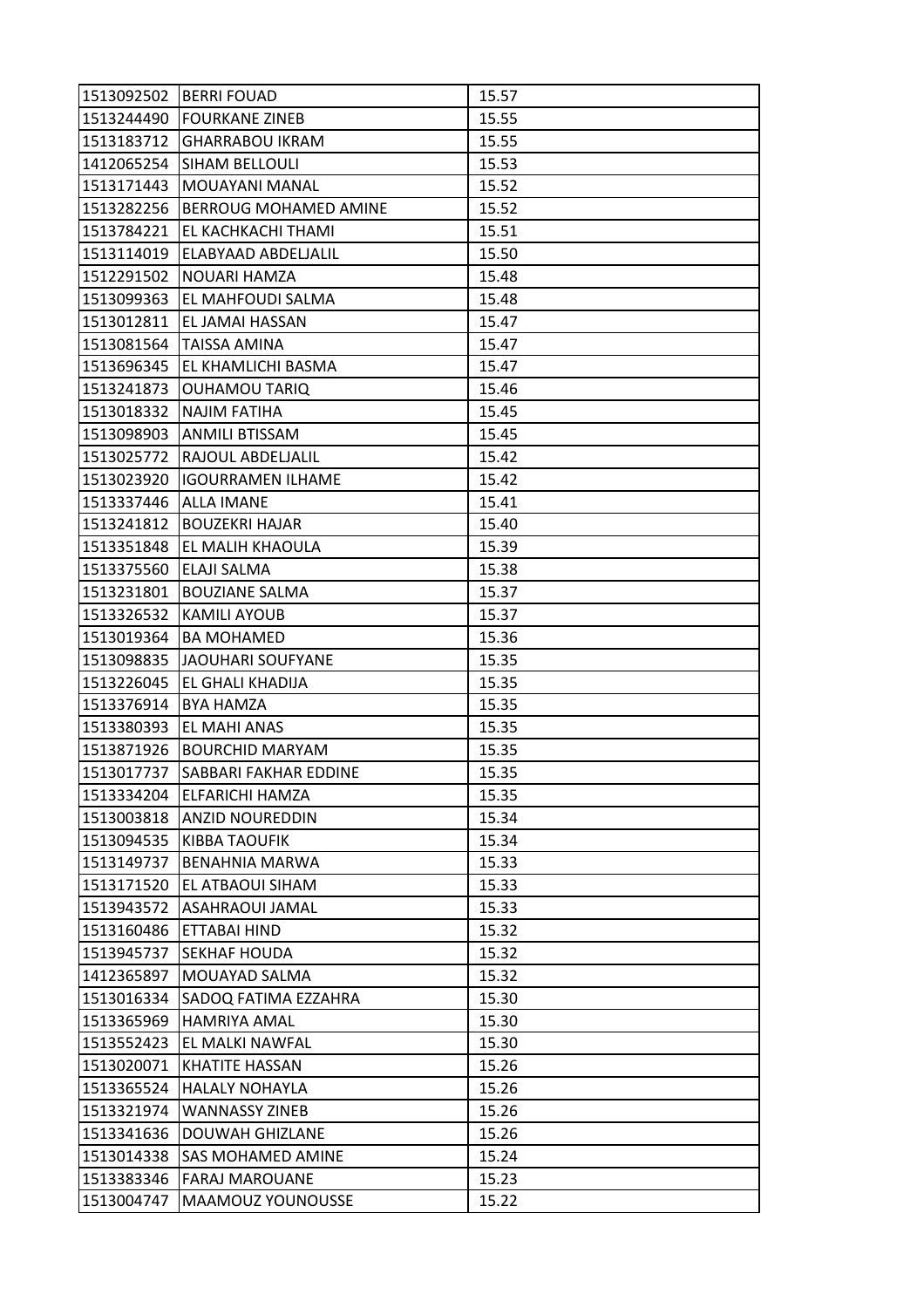| 1513282222 | <b>BENTOUILA HIND</b>         | 15.22 |
|------------|-------------------------------|-------|
|            | 1513029184  ICHOU EL MAHDI    | 15.21 |
| 1513000728 | AHEDDAR FATIMAZAHRA           | 15.21 |
| 1513017474 | <b>FLOULOU MARYEM</b>         | 15.21 |
| 1513030941 | <b>ATANANE AYOUB</b>          | 15.21 |
| 1513231555 | OTMANI AYMAN                  | 15.18 |
| 1513008430 | <b>OULATA SOUKAINA</b>        | 15.17 |
| 1513282450 | <b>GARMES CHAIMAE</b>         | 15.17 |
| 1513074416 | KHATTABI HALA                 | 15.16 |
| 1513171518 | <b>KHALED HOUDA</b>           | 15.15 |
| 1513946171 | KBIRI ALAOUI HAJAR            | 15.15 |
| 1513016516 | <b>BASTAM AHMED</b>           | 15.14 |
| 1513369806 | <b>BOUIRDI ANASS</b>          | 15.14 |
| 1513228213 | EL IDRISSI ASMA               | 15.13 |
| 1513009427 | LAMADAM EL MAHDI              | 15.12 |
| 1513013803 | EL YOUSSOUFI OMAR             | 15.12 |
| 1513338993 | LABIAD MOHAMED REDA           | 15.12 |
| 1513549263 | <b>FOUQANI YOUNES</b>         | 15.12 |
| 1513030332 | <b>RAYSS MOHAMED</b>          | 15.11 |
| 1513196662 | <b>JALAL FIRDAOUS</b>         | 15.11 |
| 1513245652 | <b>QANOUNE IMANE</b>          | 15.11 |
| 1513100545 | LAGRICH RANIA                 | 15.10 |
| 1412085911 | <b>MOHAMMED ISMAIL ETTABI</b> | 15.09 |
| 1513107206 | <b>ELOUARDI MARYAM</b>        | 15.09 |
| 1513171598 | AIT EL ALOUIA ALI             | 15.09 |
|            |                               |       |
| 1512018291 | MOUID ABDERRAHMANE            | 15.09 |
| 1513007002 | <b>HAIDA YASMINE</b>          | 15.09 |
| 1513086651 | <b>BOUZID SABIR</b>           | 15.08 |
| 1513056129 | EL KHOUIDER ABDELMOUGHIT      | 15.08 |
| 1513380039 | <b>ACHAABAN CHAIMAE</b>       | 15.08 |
| 1513536713 | EL GHALABI KARIMA             | 15.08 |
| 1513338546 | <b>CHAKRAN MAROUAN</b>        | 15.07 |
| 1513242589 | <b>IDLHADJ ZA NA</b>          | 15.07 |
| 1513036698 | <b>OUBAITA HAJAR</b>          | 15.06 |
| 1513245264 | AHMADA MERYEM                 | 15.05 |
| 1513015757 | EL GHANDOUR SAID              | 15.05 |
| 1513031276 | <b>ASKIL HANANE</b>           | 15.04 |
| 1513241617 | BARIA FATIMA EZZAHRA          | 15.03 |
| 1513244630 | ROUDANI MERIEM                | 15.03 |
| 1513080080 | <b>ZAHLANE YAHYA</b>          | 15.02 |
| 1513226632 | IJANAH YASMINE                | 15.02 |
| 1513032328 | <b>IDBOUKORI ALI</b>          | 15.01 |
| 1412082308 | <b>IMANE LAAFOU</b>           | 15.00 |
| 1513051181 | <b>SBAI TFARRAH</b>           | 14.99 |
| 1513152161 | <b>SEKKOURI SOUFYANE</b>      | 14.99 |
| 1513100142 | <b>ERRAMLI GHITA</b>          | 14.98 |
| 1513551115 | <b>ALEM MARIA</b>             | 14.98 |
| 1513023932 | <b>AIT BOUKDIR YOUSSEF</b>    | 14.97 |
| 1513050336 | RAJID OUMAIMA                 | 14.95 |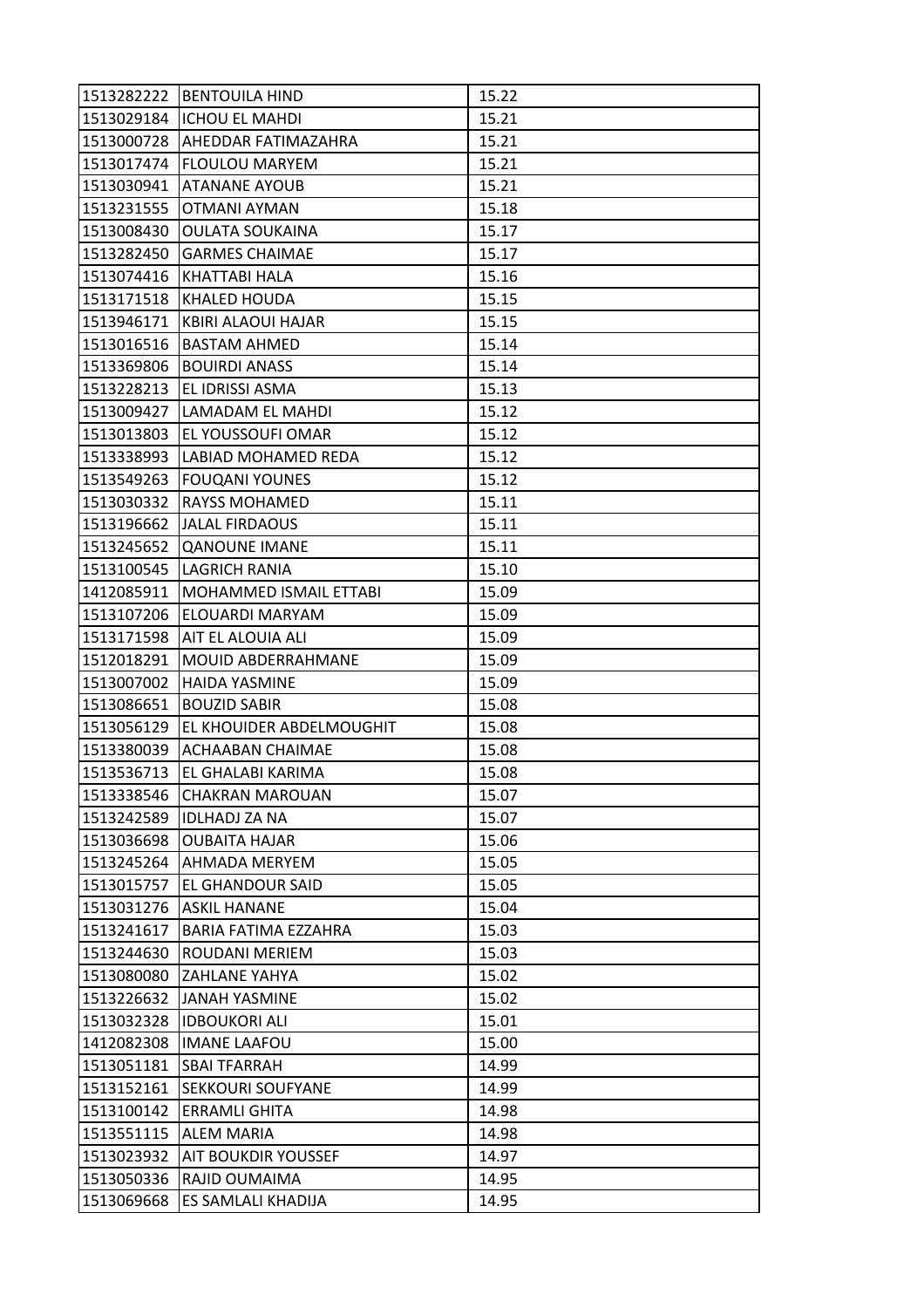| 1513111646 | EL MOUHIMA SALMA            | 14.95 |
|------------|-----------------------------|-------|
| 1513870309 | <b>ZOUGHAGH MOHAMMED</b>    | 14.95 |
| 1513152612 | <b>ER RAMI YOUNESS</b>      | 14.93 |
| 1513250146 | <b>EHLALI IDRISS</b>        | 14.92 |
| 1513954173 | <b>SGHIOUAR MOHAMED</b>     | 14.91 |
| 1513026951 | <b>MAAROUF DAFALI NADA</b>  | 14.91 |
| 1412151586 | <b>BENMOUSSA WASSIM</b>     | 14.90 |
| 1513048703 | EL YAZIDI BRAHIM            | 14.90 |
| 1513098552 | EL IDRISSI RAGHNI ZAINAB    | 14.90 |
| 1513341620 | ECHAJI IMANE                | 14.90 |
| 1513365093 | DARDOUR INTISSAR            | 14.89 |
| 1411037219 | <b>IKRAM FIKHI</b>          | 14.88 |
| 1513366895 | <b>MIFTAH MOHCINE</b>       | 14.88 |
| 1513240513 | TRINGA SAFAA                | 14.88 |
| 1513321541 | ABOUTAHIR FATIMA ZAHRA      | 14.88 |
| 1513006732 | <b>BOUMEJHOULE ABDELLAH</b> | 14.87 |
| 1513154221 | <b>KAROUL AYOUB</b>         | 14.87 |
| 1513100015 | <b>BENNASSER ADIL</b>       | 14.85 |
| 1513380109 | EL KHATTABI WAFAA           | 14.84 |
| 1412248752 | LAGHOUIOUI HALIMA           | 14.83 |
| 1513006346 | <b>OUARHIM MOUSSA</b>       | 14.83 |
| 1513012836 | EL KARIMI RIM               | 14.83 |
| 1513055826 | <b>BAKHOUYA FATIMA</b>      | 14.83 |
| 1513074530 | <b>NABOULSI IMAD</b>        | 14.83 |
| 1513087427 | <b>BORQANE ITIMAD</b>       | 14.83 |
| 1513318292 | <b>MAN OURI IKRAM</b>       | 14.83 |
| 1513681340 | <b>CHEBLI HIBA</b>          | 14.83 |
| 1513368289 | <b>CHENNOUF HAMZA</b>       | 14.83 |
| 1513365314 | <b>CHAHID AMINE</b>         | 14.82 |
| 1513763234 | <b>CHAOUKI SARA</b>         | 14.82 |
| 1513806840 | EL KHCHIN ABDELKRIM         | 14.80 |
| 1513093199 | <b>MAKLOUL YASSIR</b>       | 14.78 |
| 1513345504 | <b>EL KHAMSI ACHRAF</b>     | 14.78 |
| 1513605801 | <b>ARZAZ LAMIAE</b>         | 14.78 |
| 1513349336 | EL OUATIK SALMA             | 14.77 |
| 1513066078 | EL KHALDI FATIMA ZAHRA      | 14.76 |
| 1513080683 | <b>TMAG HAMZA</b>           | 14.76 |
| 1513944486 | <b>HASNI ALAOUI TAHA</b>    | 14.75 |
| 1513947382 | LIMOURI ANAS                | 14.75 |
| 1513036169 | <b>ELFADILY MOHAMED</b>     | 14.73 |
| 1513099029 | EL FERRAG MOHAMED           | 14.72 |
| 1513279934 | EL ASALI IMANE              | 14.71 |
| 1513358574 | <b>ELKHADIMI MOHCINE</b>    | 14.71 |
| 1513005965 | <b>TIRSI YASSINE</b>        | 14.70 |
| 1513021983 | ECHAKIRI ABDESSALAM         | 14.70 |
| 1513111659 | <b>ENNECHTA SALMA</b>       | 14.70 |
| 1513228850 | AJIL AYOUB                  | 14.70 |
| 1513099990 | KHALIL MOHAMED YOUSSEF      | 14.69 |
| 1513040831 | AIT BOUAAZA MOHAMED         | 14.68 |
| 1513346494 | TALHA SALAH EDDINE          | 14.68 |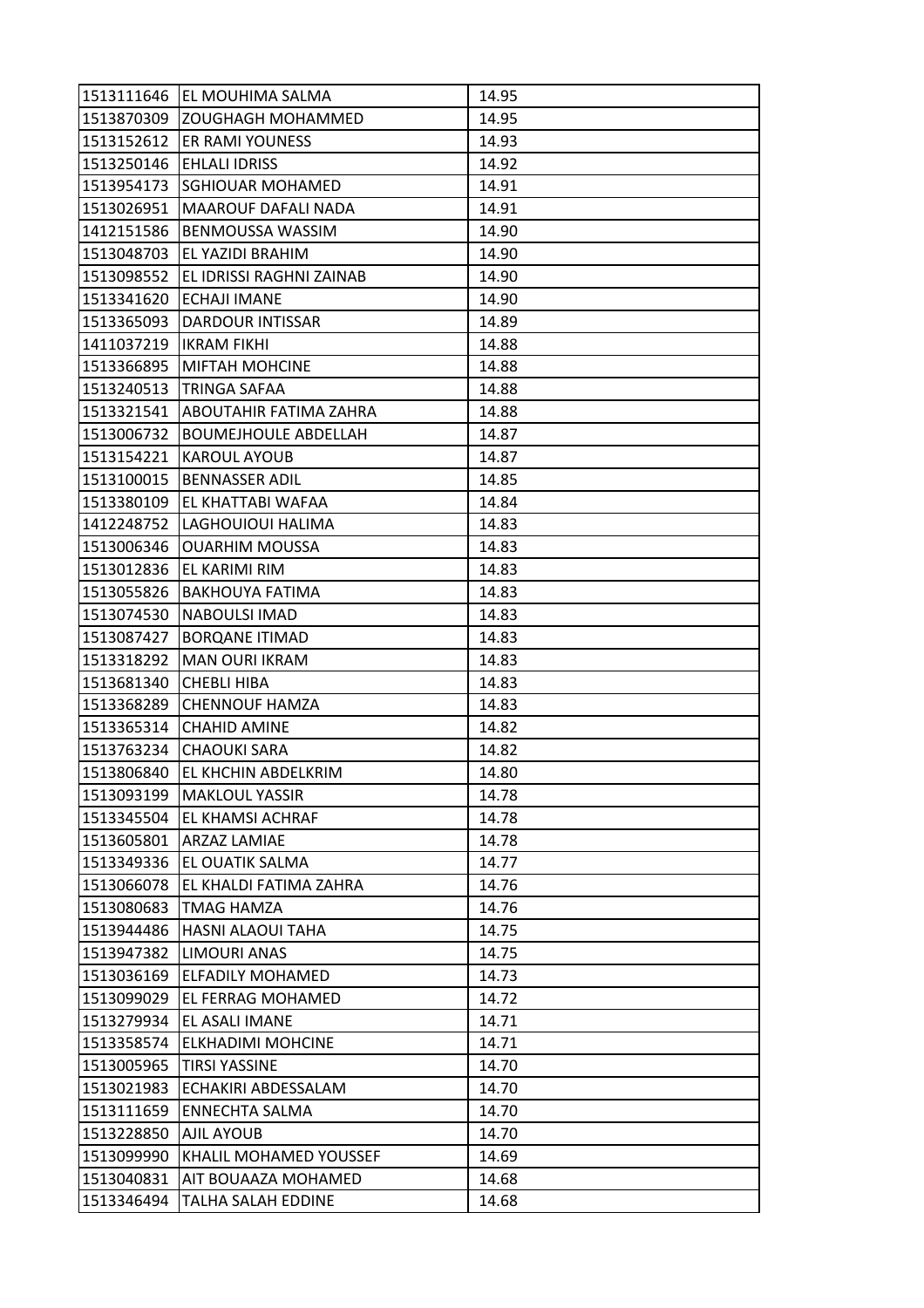| 1513812741 | <b>RAINOU LAMYAE</b>         | 14.68 |
|------------|------------------------------|-------|
| 1513098124 | SADDOUQ ZINEB                | 14.68 |
| 1513156007 | MAHTAOUI HAMZA               | 14.68 |
| 1513073414 | <b>OUCHEN FATIMA EZZAHRA</b> | 14.66 |
| 1513000348 | EL GHEMMAZ MARWA             | 14.66 |
| 1513181070 | ARIOUA KHADIJA               | 14.66 |
| 1513374240 | EL AATIFI FATIMA ZAHRA       | 14.65 |
| 1513272147 | AIT EL HAJ REDA              | 14.64 |
| 1513098546 | CHERKAOUI IKBAL SAAD         | 14.63 |
| 1513333102 | <b>AOUINA ACHRAF</b>         | 14.63 |
| 1412076755 | EL MEHDI HIZAZI              | 14.62 |
| 1513074456 | RHAZOUANI ANAS               | 14.62 |
| 1513244569 | <b>KHAMMALI OTHMANE</b>      | 14.62 |
| 1513285336 | <b>MOUKRIM YASSINE</b>       | 14.62 |
| 1513285598 | <b>ZAHIRI MANAL</b>          | 14.62 |
| 1513084480 | LOUMI MOHAMED                | 14.61 |
| 1513101431 | <b>HADRACH LAMIA</b>         | 14.61 |
| 1513006516 | <b>BOUSALEM YASSINE</b>      | 14.61 |
| 1513551459 | <b>BELHAOUATE MAROUANE</b>   | 14.61 |
| 1513074465 | LABTAINI HATIM               | 14.60 |
| 1513938001 | <b>OUCHAD WALID</b>          | 14.60 |
| 1513055779 | ELARFAOUY SOUKAINA           | 14.59 |
| 1513245715 | <b>MONADI BADR</b>           | 14.59 |
| 1513270668 | <b>IDMACHICHE BRAHIM</b>     | 14.59 |
| 1513006340 | ZAHI NIZAR                   | 14.57 |
| 1513084246 | <b>TAHA MOUAD</b>            | 14.57 |
| 1513288467 | <b>CALLAF SOUKAINA</b>       | 14.57 |
| 1513022053 | AMRI MOHAMED                 | 14.55 |
| 1513231604 | <b>ZAIDANE HAMZA</b>         | 14.55 |
| 1513036960 | <b>SAFOUANE FATIMA</b>       | 14.55 |
| 1513181068 | <b>OUATAT FATIMA EZZAHRA</b> | 14.54 |
| 1513340850 | RIDOUANE LAILA               | 14.53 |
| 1513390099 | <b>AZHAR ROUKAYA</b>         | 14.53 |
| 1513093179 | <b>ZBIDA NOUREDDINE</b>      | 14.52 |
| 1513245710 | <b>BENALI MAHA</b>           | 14.52 |
| 1513244403 | ANTARI OUMAIMA               | 14.52 |
| 1513088431 | <b>MOUILA ZINEB</b>          | 14.51 |
| 1513231404 | <b>ABOULFARAJ CHOROUQ</b>    | 14.51 |
| 1513245670 | ZAMOUCHI MOHAMED             | 14.51 |
| 1512080631 | LARHLIMI IBTISSAM            | 14.50 |
| 1513033211 | AIT BOUKNARI RACHID          | 14.50 |
| 1513244562 | DAHBI ABDELMALEK             | 14.50 |
| 1513003786 | AKOURTIM ABDESSAMAD          | 14.49 |
| 1513000654 | <b>OUHANI CHAIMA</b>         | 14.49 |
| 1412050023 | <b>DANGUIR YOUSSEF</b>       | 14.48 |
| 1513364265 | MAKROUM MOHAMMED AMINE       | 14.48 |
| 1513942862 | <b>BOUSSETTA HAMZA</b>       | 14.48 |
| 1513014237 | <b>OUSSOUQE FOUAD</b>        | 14.48 |
| 1513056106 | KAMAL IDRISSI DOHA           | 14.47 |
| 1513289920 | <b>GARTOUMI IMANE</b>        | 14.47 |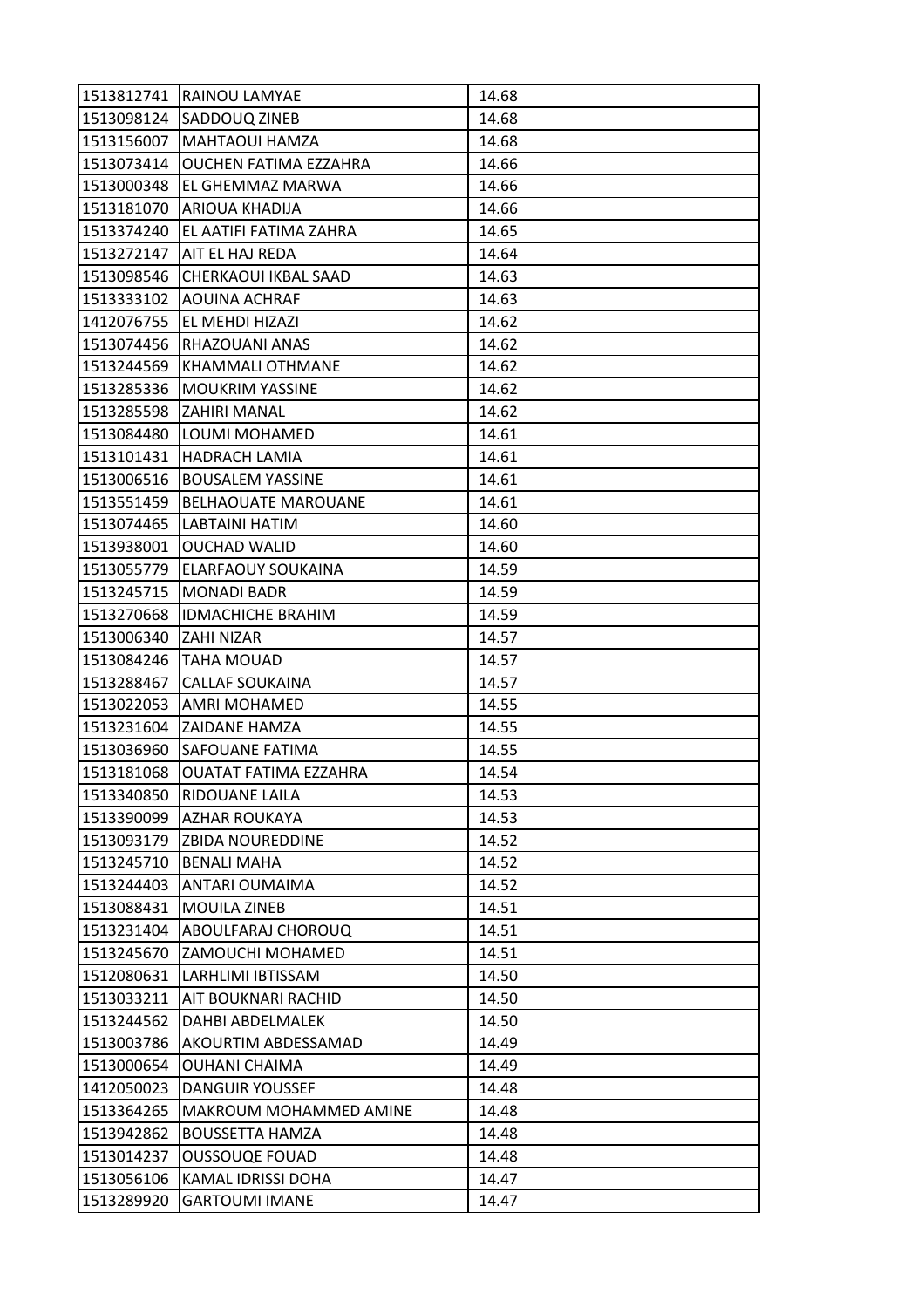| 1513250169 | LASRI MOHAMMED           | 14.46 |
|------------|--------------------------|-------|
| 1513015014 | <b>SMOUD YOUSSEF</b>     | 14.46 |
| 1513321928 | <b>KAZI OUMAIMA</b>      | 14.45 |
| 1513520614 | <b>MASROUR ZAKARIA</b>   | 14.45 |
| 1513750946 | <b>ZOUHAIR HAMZA</b>     | 14.45 |
| 1513365486 | <b>CHAKOUR IMANE</b>     | 14.43 |
| 1513242570 | <b>MOUDDOU YASSER</b>    | 14.42 |
| 1513276566 | <b>TAOURARTI IMANE</b>   | 14.41 |
| 1513552782 | AIT ALHYANE BOUTAINA     | 14.40 |
| 1513025693 | NIDOUISSADAN ABDELWAHAB  | 14.40 |
| 1412173912 | <b>HACHIMI AHMED</b>     | 14.39 |
| 1513935160 | HIBAT ALLAH ABDELKARIM   | 14.39 |
| 1513172220 | EL GOURANY MARIA         | 14.38 |
| 1513231869 | AZZOUZI AHMED ANAS       | 14.38 |
| 1513015009 | <b>AHNICH MOHAMED</b>    | 14.38 |
| 1513100215 | <b>BOUANANI HAMZA</b>    | 14.37 |
| 1513244585 | ROUCHDI FATIMA EZZAHRAA  | 14.36 |
| 1513056101 | KAMAL IDRISSI CHOROUK    | 14.35 |
| 1513077408 | <b>MOUSTAID SAMIA</b>    | 14.34 |
| 1513231428 | <b>ERRAFIY OMAR</b>      | 14.34 |
| 1513342340 | <b>BOULLOUZ SANA</b>     | 14.34 |
| 1513321796 | AZIZ ABDELLAH            | 14.34 |
| 1513016322 | AARAB HASSAN             | 14.33 |
| 1513245819 | <b>TAKIB OUSSAMA</b>     | 14.33 |
| 1513245480 | <b>MEJJOT MOUAD</b>      | 14.32 |
| 1513813951 | EL ABBADI ISSAM          | 14.32 |
| 1513051034 | ISIBBA FATMA EZZAHRAE    | 14.30 |
| 1513069657 | LAGRIDA OUMAYMA          | 14.30 |
| 1513008478 | LAMHAMDI FATIMA EZ ZAHRA | 14.29 |
| 1513160499 | EL COUNDI INAS           | 14.28 |
| 1513098839 | <b>OUBENIIHYA LEILA</b>  | 14.28 |
| 1513019252 | <b>OUTGOUGA YOUNES</b>   | 14.27 |
| 1513000384 | <b>TABIT AHMED</b>       | 14.26 |
| 1513351900 | EL BANI ILYAS            | 14.26 |
| 1513607038 | SOULEIMANI AHMED         | 14.26 |
| 1412088049 | <b>AYOUB ASKAYOUIT</b>   | 14.25 |
| 1513012754 | <b>BOUTAYEB RADOUAN</b>  | 14.25 |
| 1513606989 | <b>BOURHIM BADR</b>      | 14.24 |
| 1513032223 | <b>OUZDDOU LAHCEN</b>    | 14.23 |
| 1513089131 | SOOD ANAS                | 14.23 |
| 1513231768 | <b>SAFI HIBA</b>         | 14.23 |
| 1513333292 | REDDADI FATIMA ZAHRA     | 14.23 |
| 1513156004 | <b>ACHHABOU MOULOUD</b>  | 14.22 |
| 1513380436 | SMALI HAMZA              | 14.22 |
| 1513012122 | EL HASNAOUI YASSINE      | 14.21 |
| 1513364248 | AIT EL HAJ MARYEM        | 14.21 |
| 1513814235 | CHAMI RACHID             | 14.21 |
| 1513947235 | MANSOUR FATIMA ZAHRAE    | 14.21 |
| 1513523911 | RHETFANE KHALIL          | 14.20 |
| 1513956951 | RAMI ABDELLAH            | 14.20 |